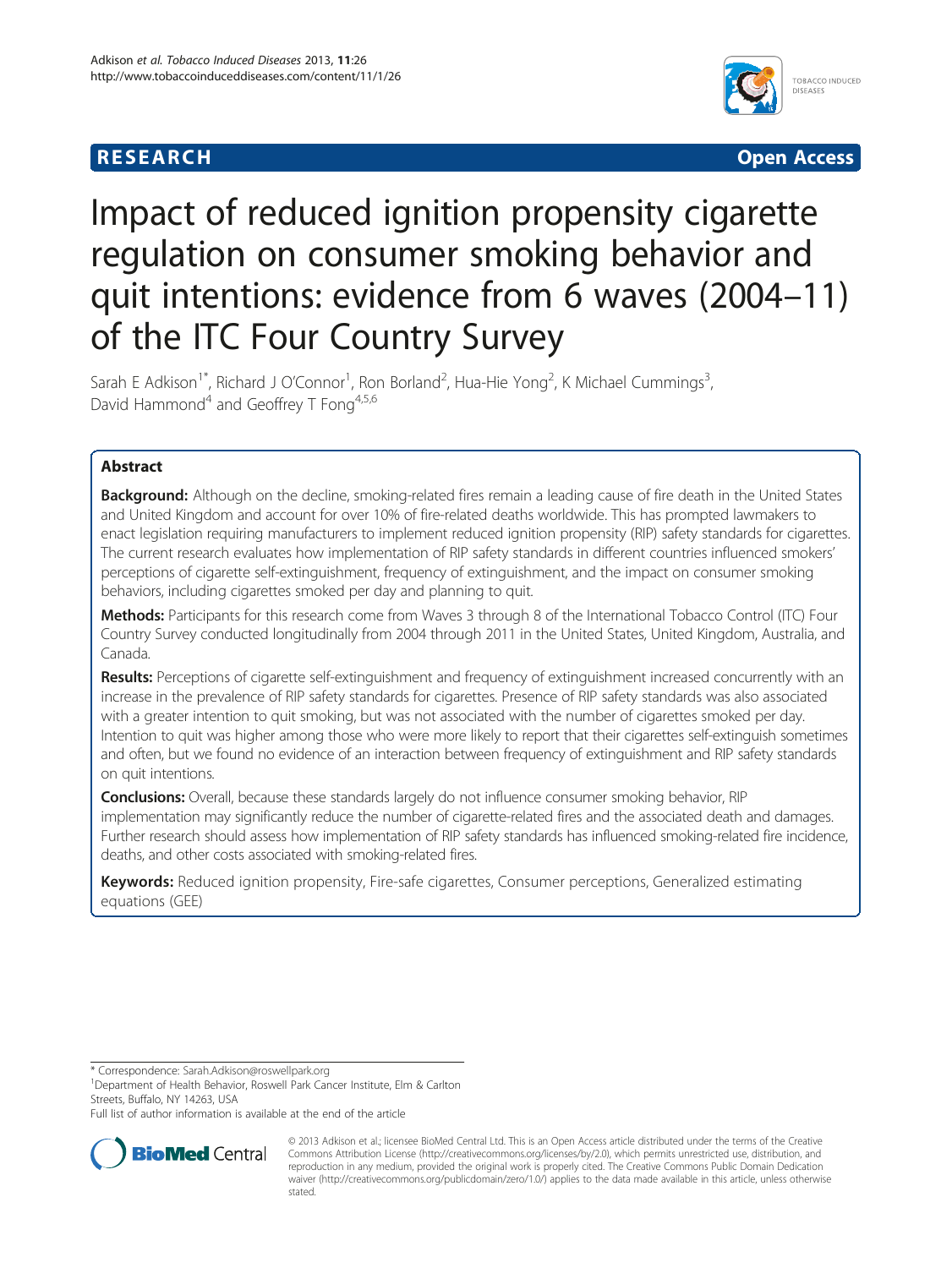## <span id="page-1-0"></span>Background

Although on the decline, smoking-related fires remain a leading cause of fire death in the United States (US) [\[1](#page-6-0)] and United Kingdom (UK) [\[2](#page-6-0)] and account for over 10% of fire-related deaths worldwide [[3\]](#page-6-0). This has prompted lawmakers to enact legislation requiring manufacturers to implement reduced ignition propensity (RIP) standards for cigarettes. These cigarettes are [[4\]](#page-6-0) sometimes inappropriately called "fire-safe" because the standards only reduce the risk of fire. RIP cigarettes are designed with paper that has lower porosity bands, which are designed to self-extinguish when not being continually smoked [\[5](#page-6-0)].

Attempts to legislate the manufacturing of RIP cigarettes began in the US in 1974, although the first law was not implemented until 2004 in New York State [\[6](#page-6-0)]. Additional states followed suit thereafter ([http://www.](http://www.nfpa.org/) [nfpa.org](http://www.nfpa.org/)). In October 2005, Canada became the first country to mandate RIP cigarettes (Bill C-260) [\[7\]](#page-6-0) and many other countries and jurisdictions have also done so, including Australia in March 2010 [\[8\]](#page-6-0). In the US and Canada the legislation requires that all cigarettes manufactured burn their full length no more than 25% of the time when evaluated with the American Society for Testing Materials (ASTM) International method E2187- 04: Standard Test Method for Measuring the Ignition Strength of Cigarettes [[9\]](#page-6-0). In the US, all cigarettes that comply with the policy have packs that are labeled with "FSC" (Fire Standards Compliant) above the UPC to note that they meet RIP standards.

The tobacco industry historically opposed RIP legislation, although it has recently expressed greater support [[10\]](#page-6-0). Some of the industry arguments against RIP cigarettes centered on the allegedly increased toxicity and reduced consumer appeal [\[11,12](#page-6-0)]. Reduced consumer appeal, they argued, might result in changes in smoking behaviors including intentions to quit and quitting altogether [\[13,14\]](#page-6-0) because cigarette design features influence the consumer experience [\[15\]](#page-6-0). There is also evidence RIP cigarette safety standards increase the odds of perceptions and frequency of cigarette self-extinguishment [[16](#page-6-0)-[18\]](#page-6-0); however, this has not been associated with significant changes in smoking behaviors or in intention to quit [[16,18](#page-6-0)]. No research to date has assessed impacts of RIP standards on smoking behaviors in the longer term beyond implementation. The present research evaluates the impact of RIP safety standards over 6 waves of data from the ITC 4 Country survey to assess the impact on smoking behaviors associated with implementation over the medium term.

Specifically, the current research evaluates how implementation of RIP cigarette regulations in different countries influenced smokers' perceptions of cigarette selfextinguishment, frequency of extinguishment, and the impact on consumer smoking behaviors including number of cigarettes smoked per day and intention to stop smoking.

## Methods

Participants for this research come from Waves 3 through 8 of the International Tobacco Control (ITC) Four Country Survey (ITC-4) conducted longitudinally from 2004 through 2011 in the United States (US), United Kingdom (UK), Australia, and Canada. The ITC-4 began in 2002 and includes a longitudinal cohort design with a sample of approximately 1,500-2,000 adult smokers in each country who have been interviewed approximately annually about their smoking behavior. At initial enrollment, respondents included smokers aged 18 or older who smoked at least 100 cigarettes in their lifetime and at least 1 cigarette in the past 30 days. Probability sampling methods were used to recruit the sample using a random-digit dialing technique. If multiple adult smokers were present in the home, the nextbirthday method was used to select the respondent. Additional respondents were recruited yearly to replenish the cohort for those lost to attrition. Greater details regarding the study design, sampling frames, and overall aims of the project are described elsewhere [\[19,20\]](#page-6-0). This study was approved by the Research Ethics Board of the University of Waterloo and the Institutional Review Board of Roswell Park Cancer Institute.

## Measures

The primary independent variable of interest was the presence or absence of an RIP law. RIP was coded as a dichotomous variable at each time point to indicate whether or not an RIP law was in place for each respondent at the time of the survey. In the US, implementation of RIP standards varied by state beginning at Wave 3([http://www.nfpa.org](http://www.nfpa.org/)). In Canada a federal law was implemented just prior to Wave 4 on October, 1 2005 [\[7](#page-6-0)] and in Australia a federal law took effect prior to Wave 8 on March, 23 2010 [\[8](#page-6-0)]. There was no law requiring the use of RIP paper for cigarettes in the UK

Table 1 Percent of respondents in each county in jurisdictions with RIP cigarette safety standards

| Fieldwork date               | US   | Canada           | Australia        | UK               |
|------------------------------|------|------------------|------------------|------------------|
| Jun 2004 - Dec 2004 (Wave 3) | 5.4  | $\left( \right)$ | $\left( \right)$ |                  |
| Oct 2005 - Jan 2006 (Wave 4) | 7.3  | 100              | $\left( \right)$ |                  |
| Oct 2006 - Feb 2007 (Wave 5) | 11.9 | 100              | $\left( \right)$ | $\left( \right)$ |
| Sep 2007 - Feb 2008 (Wave 6) | 23.7 | 100              | $\left( \right)$ |                  |
| Jun 2009 - Dec 2009 (Wave 7) | 45.7 | 100              | $\left( \right)$ | $\left( \right)$ |
| Jul 2010 - Jun 2011 (Wave 8) | 96.8 | 100              | 100              |                  |

\*Implementation began only 13 days prior to the start of the Wave 4 survey in Canada.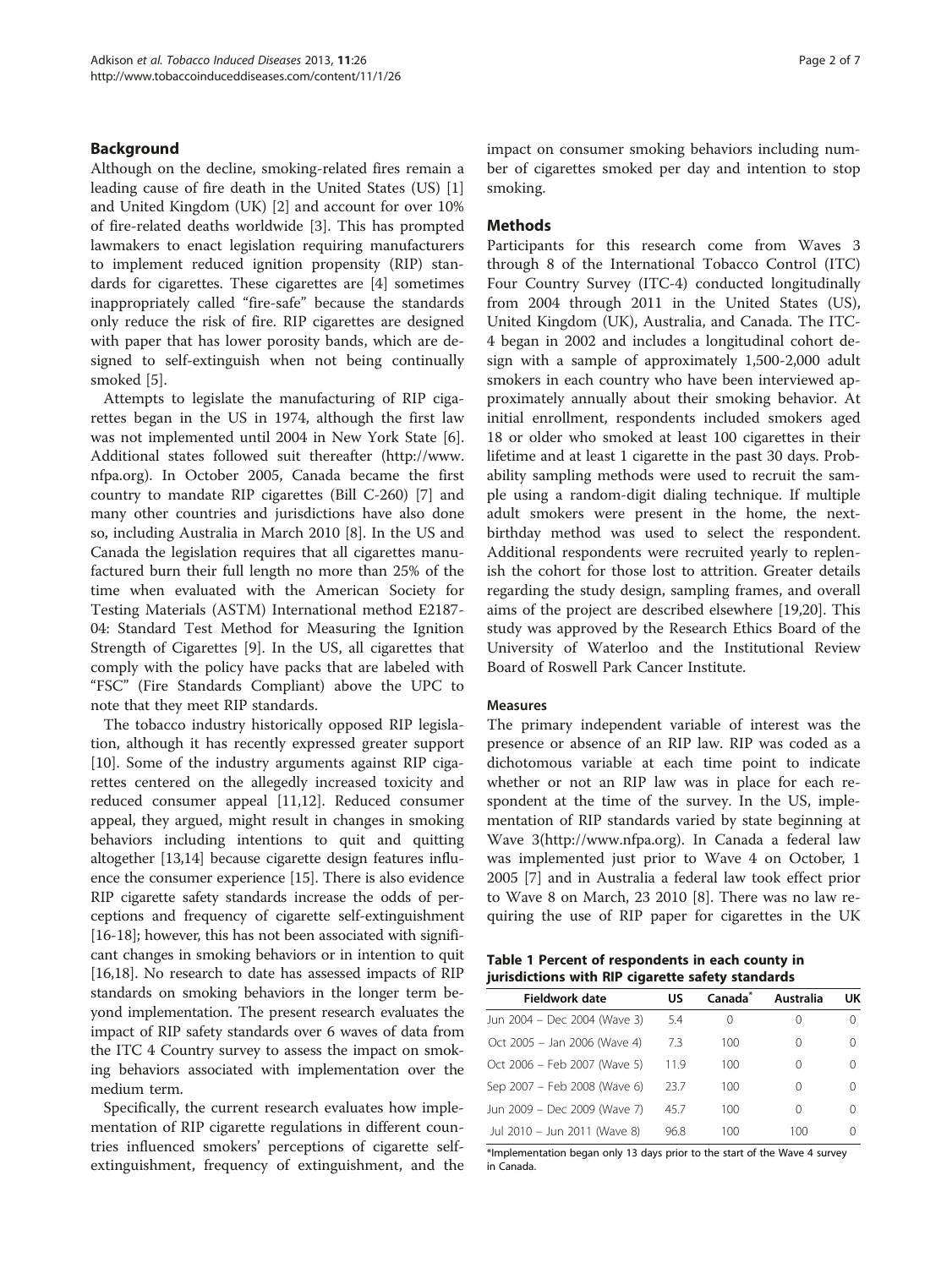during the study period. Table [1](#page-1-0) presents the percent of respondents in each country subject to RIP safety standards at each Wave:

To assess the impact of the RIP law on perceptions of self-extinguishment the dependent variables assessed were reported awareness of and frequency of cigarette self-extinguishment between puffs. Participants who indicated that they currently smoked were asked, "Do your cigarettes ever go out between puffs?" If the respondent said "yes", the follow-up question "How often?" was asked to assess the frequency of extinguishment. Response options included: rarely, sometimes, and often. Smokers who reported that their cigarettes did not go out were coded as "Never". This was converted to a dichotomous variable representing self-extinguishment "often" and "less than often."

To assess whether implementation of RIP safety standards for cigarettes influenced smokers' cigarette use and quit intentions we evaluated changes in the number of cigarettes smoked per day and intentions to quit smoking (Yes, No).

## Statistical analyses

Data were analyzed using SPSS 21.0 (SPSS, Inc., Chicago, IL). Generalized estimating equations (GEE) were used to evaluate the impact of RIP laws on perceptions of cigarette self-extinguishment and smoking behaviors. The GEE method has several advantages for analyzing longitudinal

data because it uses all available data points, provides a method for handling the correlated nature of repeated measurements, and accounts for the pattern of change over time. A binomial distribution with logit link function was employed to evaluate the dichotomous dependent variables. We selected a first-order autoregressive correlation structure because two observations taken closer in time within an individual are likely to be more highly correlated than two observations taken further apart in time. Shults et al. (2009) [[21](#page-6-0)] illustrated that this structure is appropriate for binary longitudinal data. We used the power (0.5) link function for the analysis of cigarettes smoked per day to account for the distribution of the dependent variable.

Covariates in the analyses included age (18–25, 26–40, 41–54, 55+), race (white, non-white), sex (male, female), education (Low = high school or less, Moderate = some technical school or some university, High = University degree or more), income (low = less than 30,000 USD, moderate = 30,001-59,999, high = 60,000+), cohort, and cigarettes smoked per day when appropriate.

## Results

## **Participants**

Table 2 displays the distribution of respondents by demographic variables at each wave. Overall, there were 12,492 smokers of entirely or predominantly factory made cigarettes and a total of 33,089 observations. Mean

Table 2 Sample distribution by demographic variables<sup>1</sup> for each wave

% RIP Standards **1.5** 27.9 29.2 33.3 40.2 83.3 Note: <sup>1</sup>, distribution based on the dependent variable do your cigarettes self-extinguish. Numbers shift slightly with other dependent variables; <sup>2</sup>, n is slightly less because some respondents did not provide race data.

|                   | Wave 3     | Wave4      | Wave 5     | Wave 6     | Wave 7     | Wave 8<br>$N = 3530$ |
|-------------------|------------|------------|------------|------------|------------|----------------------|
|                   | $N = 6423$ | $N = 5874$ | $N = 5815$ | $N = 5650$ | $N = 4694$ |                      |
| Sex               |            |            |            |            |            |                      |
| Female            | 50.6       | 50.7       | 51.1       | 50.7       | 50.7       | 51.1                 |
| Male              | 49.4       | 49.3       | 48.9       | 49.3       | 49.3       | 48.9                 |
| Country           |            |            |            |            |            |                      |
| US                | 28.5       | 28.3       | 28.2       | 27.5       | 27.7       | 30.3                 |
| Canada            | 25.9       | 25.8       | 25.9       | 26.7       | 27.6       | 29.5                 |
| Australia         | 24.5       | 24.7       | 25.7       | 26.2       | 23.8       | 24.4                 |
| UK                | 21.1       | 21.1       | 20.2       | 19.5       | 20.9       | 15.8                 |
| Age               |            |            |            |            |            |                      |
| 18-25             | 10.5       | 10.7       | 11.5       | 12.9       | 12.0       | 12.4                 |
| $26 - 40$         | 29.6       | 28.8       | 29.4       | 28.1       | 27.3       | 25.2                 |
| 41-54             | 36.8       | 37.3       | 36.9       | 37.9       | 39.6       | 41.2                 |
| $55+$             | 23.1       | 23.2       | 22.1       | 21.1       | 21.1       | 21.2                 |
| Race <sup>2</sup> |            |            |            |            |            |                      |
| White             | 87.6       | 88.1       | 87.9       | 88.0       | 88.9       | 89.6                 |
| Non-White         | 12.4       | 11.9       | 12.1       | 12.0       | 11.1       | 10.4                 |
| % RIP Standards   | 1.5        | 27.9       | 29.2       | 33.3       | 40.2       | 83.3                 |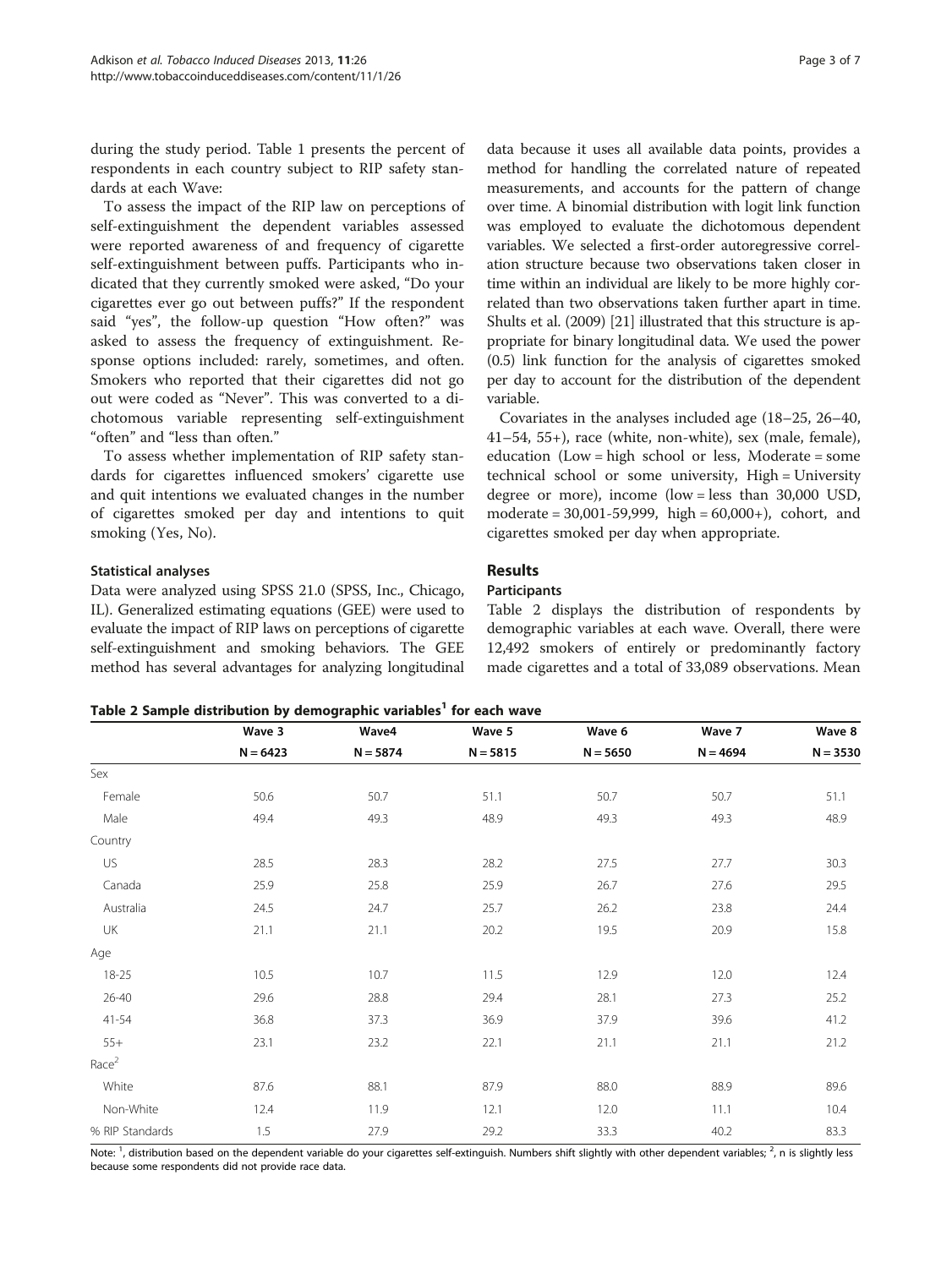age of the sample for observations was 43.2 years (sd: 14.26); over half were female (50.8%), 28.9% were from the US, 26.3% from Canada, 24.4% from Australia, and 20.4% from the UK. There were fewer respondents in the UK because prevalence of roll your own cigarette is much higher in this country [\[22,23](#page-6-0)]. Respondents who smoked primarily RYO were eliminated from this analysis because those cigarettes are not subject to the RIP safety standards.

## Perceptions of cigarette self-extinguishment

Figure 1 depicts the percent of respondents who reported that their cigarettes self-extinguish at each wave, by country. Noticing self-extinguishment largely mirrored the pattern of implementation within each country (see Table [1](#page-1-0)). In the US, an increasing proportion of smokers noticed that their cigarettes self-extinguished over time, consistent with the gradual increase in the number of states that enacted RIP laws. In Canada, where the RIP law was enacted shortly prior to W4 fieldwork, reported cigarette self-extinguishment changed little from baseline (Wave 3) at Wave 4; however, by Wave 5, reported self-extinguishment rose from 37% to 54%, corresponding with the full compliance with the RIP law. In Australia, awareness of extinguishment rose from 29% to 57% between Wave 7 and Wave 8, corresponding to implementation of RIP standards. In the UK, where no law was in place, the percent reporting that cigarettes self-extinguish remained consistently low. At Wave 8 nearly three-quarters of respondents in the US reported that their cigarettes self-extinguish, significantly higher than in other countries with RIP safety standards (CA and US:  $\chi^2$  (N = 2097, 1) = 48.397, p < .001; AU and US:  $\chi^2$  (N = 1919, 1) = 72.559, p < .001.

Table [3](#page-4-0) outlines the results of the GEE analysis. Respondents with an RIP law in place had nearly 3 times greater odds of reporting that their cigarettes selfextinguished (Model 1). Smoking more cigarettes per day was associated with increased odds of noticing selfextinguishment. In addition, an interaction was present between study wave and country for the United States and Canada. Within country analyses revealed that, in Canada, respondents had 2 times greater odds of noticing self-extinguishment beginning at Wave 5 through Wave 8 than compared with Wave 3. In the US, compared with Wave 3 respondents had greater odds of noticing self-extinguishment during Waves 4, 7, and 8 corresponding to Figure 1. As expected, there was no association between wave and self-extinguishment among UK respondents.

Figure [2](#page-4-0) depicts the percent of smokers in each country reporting that their cigarettes self-extinguish "often." Similar trends are present mirroring the implementation of RIP safety standards. Again, during Wave 8, smokers in the US were significantly more likely than smokers in the other countries to report that their cigarettes selfextinguish often (CA and US:  $\chi^2(N = 2095, 1) = 73.087$ ,  $p < .001$ ), AU and US:  $\chi^2(N = 1916, 1) = 32.665, p < .001$ ).

Model 2 estimates the odds of RIP laws impacting perceptions of the frequency that cigarettes self-extinguish often. Where laws were in place, the smoker population had 3 times greater odds of reporting that cigarettes self-extinguish often. An interaction between the US and Wave was present. And within country analyses showed, that, in the US, respondents had greater odds of reporting self-extinguishment often at Waves 4, 6, 7, 8. In Canada, beginning at Wave 5 respondents had significantly greater odds of reporting self-extinguishment often as compared to Waves 3 and 4.

### Cigarette consumption and intentions to quit smoking

Models 3 and 4 (Table [4\)](#page-5-0) present the GEE analyses for the impact of RIP standards on the number of cigarettes smoked and intention to quit smoking. RIP safety standards were not significantly associated with changes in the number of cigarettes smoked per day. Furthermore,

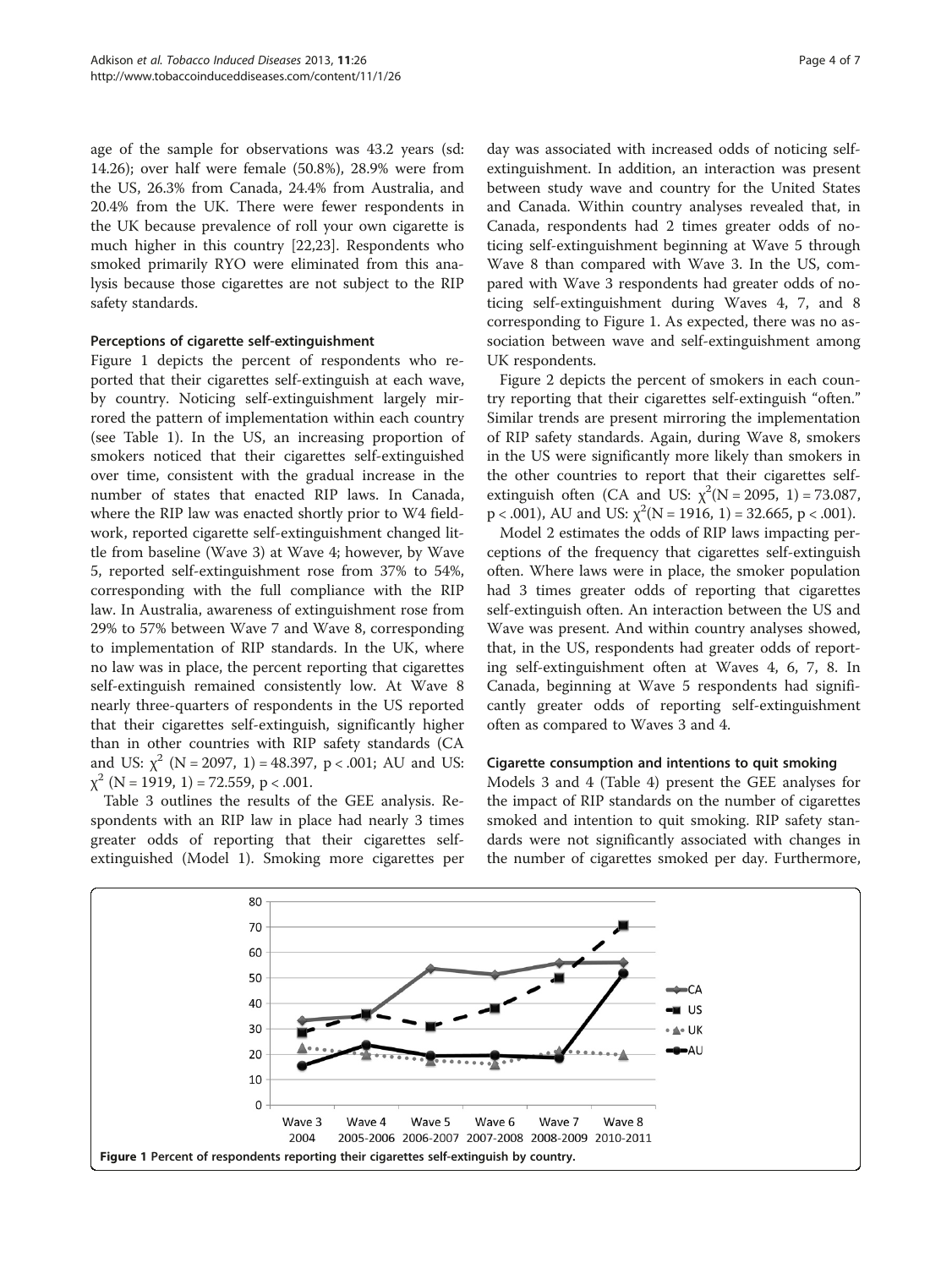|                           |                | Model 1      |                            |             | Model 2         |                       |             |  |  |
|---------------------------|----------------|--------------|----------------------------|-------------|-----------------|-----------------------|-------------|--|--|
|                           |                |              | Do your cigarettes go out? |             |                 | Do they go out often? |             |  |  |
|                           |                | B (se)       | OR                         | 95% CI      | $B$ (se)        | OR                    | 95% CI      |  |  |
| <b>RIP Standard</b>       | Law in Place   | 1.007(0.043) | $2.737***$                 | 2.516-2.978 | 1.109(0.080)    | $3.030***$            | 2.593-3.542 |  |  |
|                           | No Law         |              | <b>REF</b>                 |             |                 | <b>REF</b>            |             |  |  |
| Country                   | United States  | 0.414(0.091) | $1.513***$                 | 1.267-1.807 | $-0.353(0.174)$ | $0.703*$              | 0.500-0.988 |  |  |
|                           | Canada         | 0.241(0.093) | $1.273**$                  | 1.060-1.528 | $-0.326(0.178)$ | $0.722+$              | 0.509-1.024 |  |  |
|                           | Australia      | 0.260(0.100) | $1.297**$                  | 1.071-1.571 | $-0.268(0.198)$ | 0.765                 | 0.518-1.128 |  |  |
|                           | United Kingdom |              | <b>REF</b>                 |             |                 | <b>REF</b>            |             |  |  |
| Wave                      | Wave           | 0.020(0.021) | 1.021                      | 0.980-1.063 | $-0.016(0.039)$ | 0.984                 | 0.912-1.062 |  |  |
| Country*Time              | United States  | 0.113(0.025) | $1.119***$                 | 1.065-1.176 | 0.228(0.048)    | $1.256***$            | 1.143-1.379 |  |  |
|                           | Canada         | 0.067(0.026) | $1.069**$                  | 1.017-1.124 | 0.083(0.045)    | $1.087 +$             | 0.994-1.188 |  |  |
|                           | Australia      | 0.004(0.026) | 1.004                      | 0.954-1.058 | 0.075(0.053)    | 1.078                 | 0.972-1.195 |  |  |
|                           | United Kingdom |              | <b>REF</b>                 |             |                 | <b>REF</b>            |             |  |  |
| <b>Cigarettes Per Day</b> | <b>CPD</b>     | 0.003(0.001) | $1.003*$                   | 1.000-1.006 | 0.002(0.002)    | 1.002                 | 0.998-1.007 |  |  |
| N                         |                |              | 12,492                     |             |                 | 12,483                |             |  |  |
| <b>Observations</b>       |                |              | 33,089                     |             |                 | 33,050                |             |  |  |

## <span id="page-4-0"></span>Table 3 Generalized estimating equation analyses for perceptions of RIP cigarettes

Note: \*\*\*p<.001, \*\*p<.01, \* p < .05, +p < .10, models were adjusted for age, sex, education, income, ethnicity, and cohort.

the frequency of self-extinguishment was not associated with cigarette consumption per day. Respondents were more likely to smoke fewer cigarettes at each time point following the enrollment. RIP safety standards were, however, significantly associated with increased odds of intending to quit smoking. Additionally, reporting that cigarettes self-extinguish sometimes or often was associated with a greater intention to quit. These models were also adjusted with sociodemographic correlates of cigarette use.

## Conclusions

Perceptions of cigarette self-extinguishment and frequency of extinguishment increased concurrently with an increase in the prevalence of RIP safety standards for

cigarettes. The presence of RIP safety standards did not have an effect on the number of cigarettes smoked per day. Intention to quit was higher among those who were more likely to report that their cigarettes self-extinguish sometimes and often, though the effect size was quite small, and there was no evidence of an interaction between frequency of extinguishment and RIP safety standards on quit intentions. Perhaps those who are thinking more intently about changing their smoker status are also more likely to notice changes in product performance because they are already dissatisfied with their smoking behavior.

While trends in noticing that cigarettes self-extinguish largely mirrored implementation of RIP safety standards, this was not found during wave 4 in Canada. This

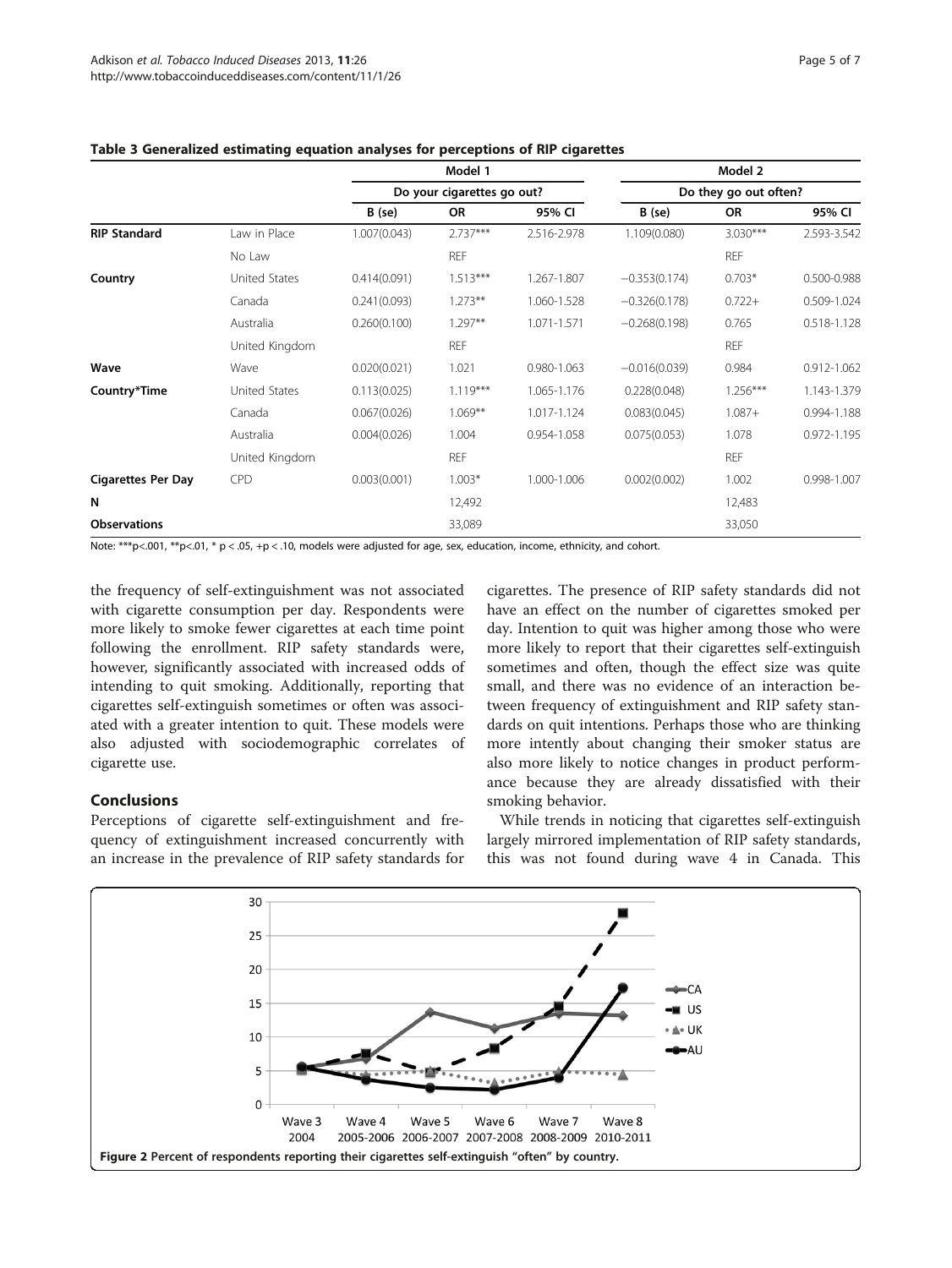|                           |                   |                    | Model 3                  |             |                   | Model 4    |             |  |
|---------------------------|-------------------|--------------------|--------------------------|-------------|-------------------|------------|-------------|--|
|                           |                   | Cigarettes per day |                          |             | Intention to quit |            |             |  |
|                           |                   | B (se)             | <b>OR</b>                | 95% CI      | B (se)            | <b>OR</b>  | 95% CI      |  |
| <b>RIP Standard</b>       | Law in Place      | 0.011(0.018)       | 1.0011                   | 0.975-1.048 | 0.018(0.008)      | $1.018*$   | 1.003-1.034 |  |
|                           | No Law            |                    | <b>REF</b>               |             |                   | <b>REF</b> |             |  |
| <b>Time</b>               | Wave              | $-0.066(0.005)$    | $0.936***$               | 0.926-0.944 | $-0.010(0.002)$   | $0.990***$ | 0.986-0.994 |  |
| Country                   | United States     | 0.043(0.016)       | $1.044*$                 | 1.012-1.078 | 0.050(0.010)      | $1.051***$ | 1.031-1.072 |  |
|                           | Canada            | 0.003(0.022)       | 1.003                    | 0.960-1.047 | 0.096(0.011)      | $1.101***$ | 1.077-1.125 |  |
|                           | Australia         | 0.036(0.021)       | $1.037+$                 | 0.996-1.080 | 0.100(0.010)      | $1.106***$ | 1.084-1.127 |  |
|                           | United Kingdom    |                    | <b>REF</b>               |             |                   | <b>REF</b> |             |  |
| Frequency of              | Often             | $-0.039(0.023)$    | 0.962                    | 0.920-1.005 | 0.020(0.009)      | $1.020*$   | 1.002-1.039 |  |
| Self-extinguishment       | Sometimes         | 0.008(0.018)       | 1.008                    | 0.974-1.044 | 0.027(0.006)      | $1.027***$ | 1.014-1.040 |  |
|                           | Rarely            | 0.015(0.015)       | 1.015                    | 0.986-1.045 | 0.007(0.008)      | 1.007      | 0.991-1.023 |  |
|                           | Never             |                    | <b>REF</b>               |             |                   | <b>REF</b> |             |  |
| <b>Cigarettes Per Day</b> | CPD at enrollment | 0.074(0.004)       | $1.077***$               | 1.069-1.085 |                   |            |             |  |
| <b>Cigarettes Per Day</b> | <b>CPD</b>        |                    | $\overline{\phantom{m}}$ |             | $-0.004(0.000)$   | $0.996***$ | 0.995-0.996 |  |
| Intend to Quit            | Yes               | $-0.098(0.011)$    | $0.907***$               | 0.888-0.926 |                   |            |             |  |
|                           | No                |                    | <b>REF</b>               |             |                   |            |             |  |
| N                         |                   |                    | 12,388                   |             |                   | 12,388     |             |  |
| <b>Observations</b>       |                   |                    | 32,536                   |             |                   | 32,536     |             |  |

## <span id="page-5-0"></span>Table 4 Generalized estimating equation analyses for changes in smoking behavior

Note: \*\*\*p<.001, \*\*p <.05, +p <.10, models adjusted for age, sex, education, income, ethnicity, and cohort; CPD at enrollment is modeled to assess overall CPD overtime while CPD at each wave is modeled to evaluate intention to quit smoking overtime.

finding may be because the RIP standard was set just before fieldwork began in October 2005 and it is likely many cigarettes were not yet compliant with the standard at the time of surveying. Only cigarettes manufactured after the implementation date were required to comply with RIP standards and it can take months for all old stock to be distributed and sold. Thus, it is possible that because the standard was so new, few respondents had significant exposure to the compliant cigarettes at the time of fieldwork. As would be expected, by wave 5 the percent of Canadian smokers reporting self-extinguishment and the frequency with which cigarettes self-extinguish increased dramatically. During wave 8 smokers in the US were significantly more likely than smokers in the other countries to report that their cigarettes self-extinguish and selfextinguish often. This may be, in part, due to the increased awareness of RIP standards in the US relative to the other countries because of the publicity attached to the state by state adoption of the RIP standard across the US. Additionally, it is possible that the required FSC marking on packs increased overall awareness. This latter explanation is unlikely as in Australia most packs have a statement about compliance in the 10% of the back of the pack not taken up by mandated health warnings, so smokers should be aware of it through this mechanism, even though there has not been a lot of other promotion.

These findings are tempered by a number of limitations. First, all data were based on self-report, which may be subject to social desirability and memory bias [\[24\]](#page-6-0). However, given that the question on awareness of cigarette selfextinguishing is not of a sensitive nature and being current smokers, their responses should be reasonably accurate. Second, we could not confirm whether the brand a given smoker used at the time of each survey wave was compliant with the law. In addition, it is unclear whether contraband cigarettes are RIP compliant or the extent to which respondents may have been using contraband cigarettes. Our data allowed us to only examine whether the law was in effect in the area of residence at the time of the survey and we were unable to control for other potential confounding factors (e.g. smoking history), so this may introduce error.

The present data suggest that introduction of RIP safety standards for cigarettes was not associated with changes in the number of cigarettes smoked per day; however, it may have influenced quit intentions. These data provided mixed findings for the impact of the law on consumer acceptability. However, while it is possible the tobacco industry could lose market share because the cigarettes may increase the desire to quit this would also lead to a positive net public health effect. Future research should assess whether quit intentions related to RIP safety standards actually result in quit attempts and successful quitting behaviors.